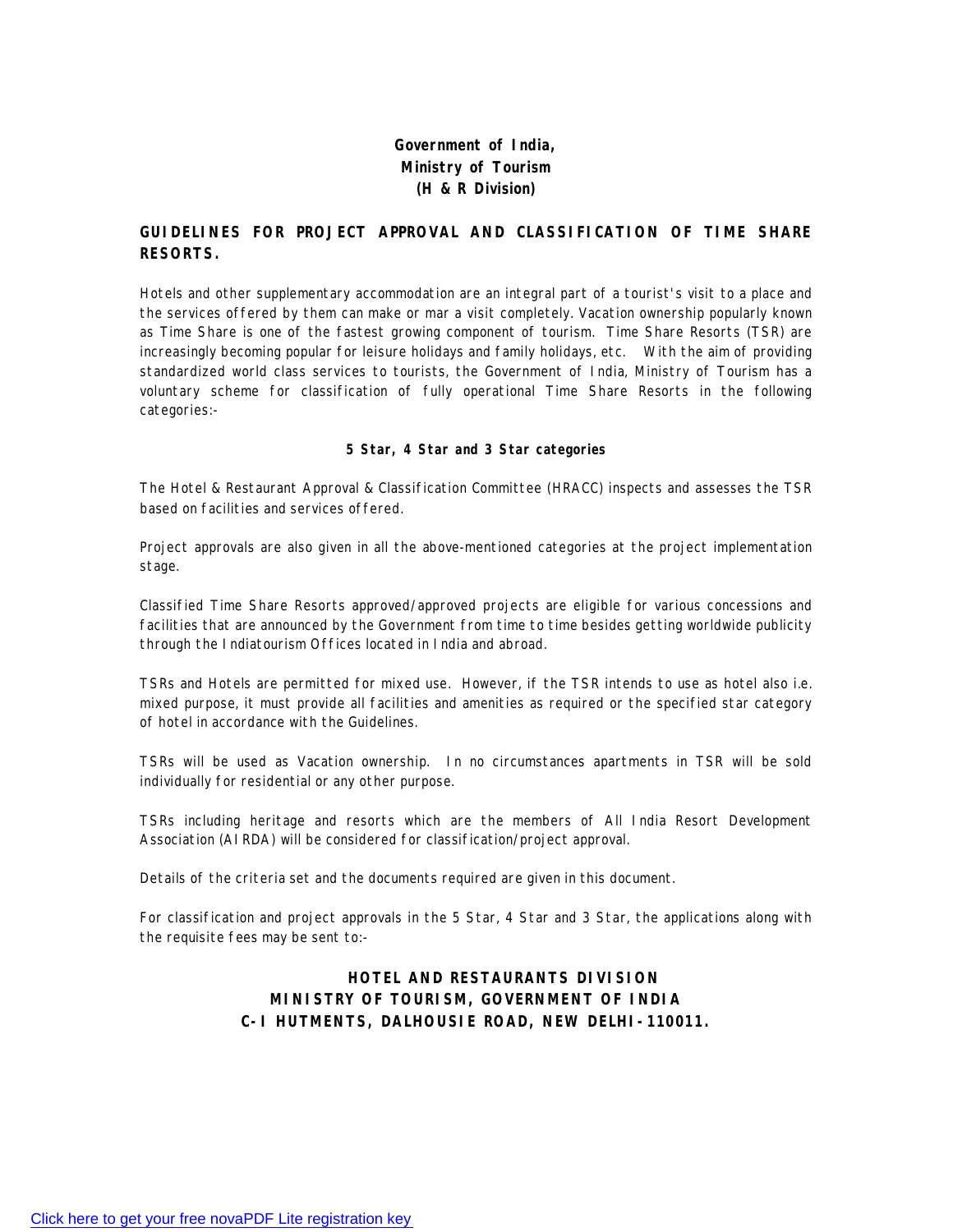# **Format for Undertaking**

To

The Secretary (Tourism) Ministry of Tourism New Delhi

### UNDERTAKING

I have read and understood all the terms and conditions mentioned above with respect to approval of Time Share Resort and hereby agree to abide by them. The information and documents provided are correct and authentic to the best of my knowledge.

Signature and name in block letters

Seal of the applicant

Place: Date: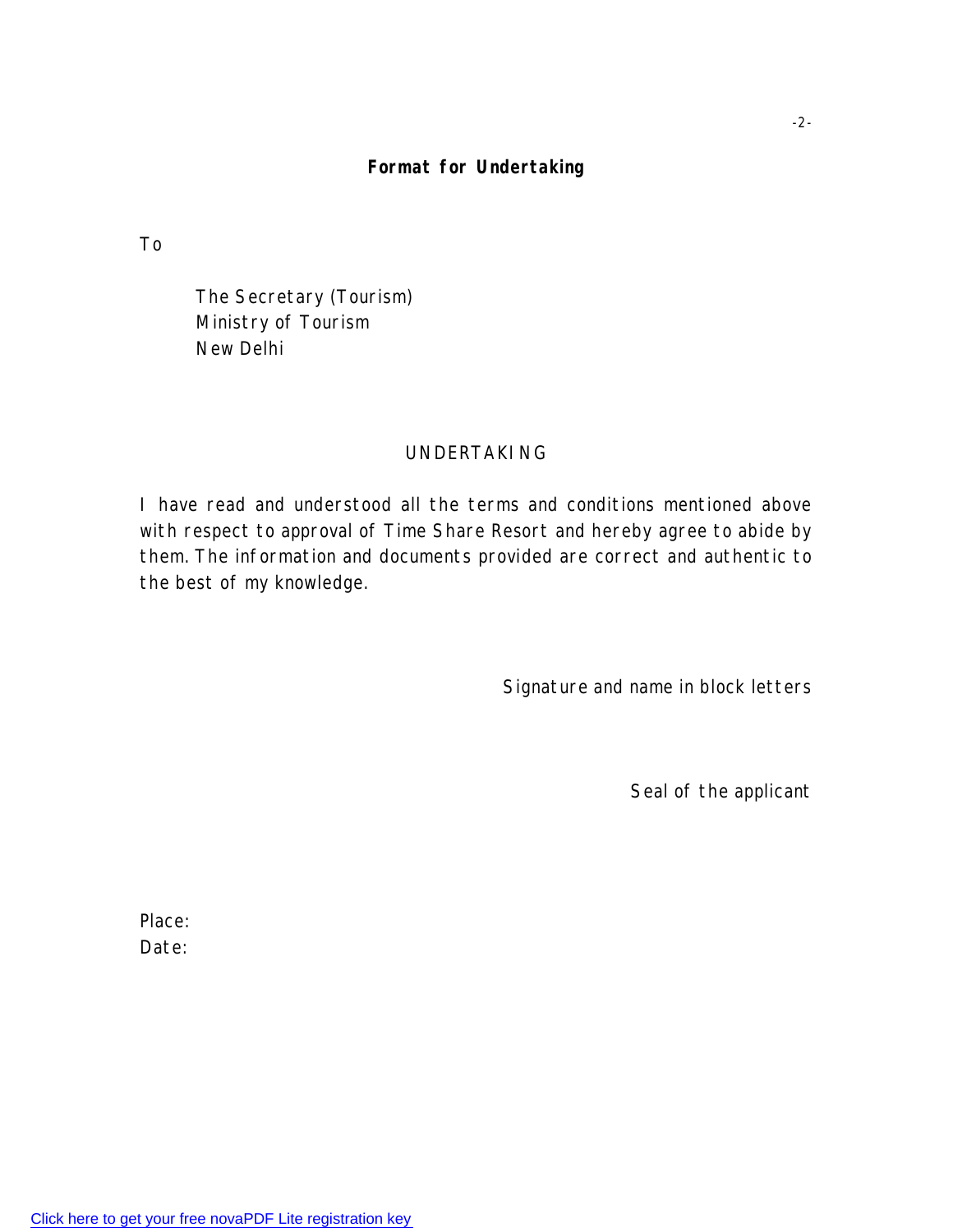#### GENERAL TERMS, CONDITIONS & APPLICATION FORMAT FOR PROJECT APPROVAL AT PROJECT LEVEL & CLASSIFICATION OF TIME SHARE RESORTS

## **A. Approval at Project level**

- 1. The Ministry of Tourism approves TSR at project stage based on documentation, which enables the TSR to get certain benefits from the Govt. as may be announced from time to time. The documents required for project approvals are listed below.
- 2. Project approvals are valid for 5 years. Project approvals of the Govt. of India, Department of Tourism cease 3 months from the date that the TSR becomes operational even if all its rooms are not ready. The TSR must apply for classification within these 3 months.
- 3. The Department of Tourism, Govt. India reserves the right to modify the guidelines/terms and conditions from time to time.
- 4. **Application form.** This covers
	- i. Proposed name of the TSR
	- ii. Name of the promoters with a note on their business antecedents
	- iii. Complete postal address of the promoters/tel./fax/email
	- iv. Status of the owners/ promoters
		- 1. If Public/ private limited company with copies of Memorandum and Articles of Association
		- 2. If Partnership, a copy of partnership deed and certificate of registration
		- 3. If proprietary concern, name and address of proprietor/certificate of registration
	- v. Location of TSR site with postal address
	- vi. Details of the site
		- 1. Area (in sq. meters)
		- 2. Title owned/ leased with copies of sale/ lease deed
		- 3. Copy of Land Use Permit from local authorities
		- 4. Distances from Railway station, airport, main shopping centers (in Kms)
	- vii. Details of the project
		- 1. Copy of feasibility report*.*
		- 2. Star category planned
		- 3. Number of apartments and area for each type of room (in sq.ft.)
		- 4. Number of attached baths and areas (in sq.ft.)
			- 5. Details of public areas Lobby/lounge, restaurants, bars, shopping, banquet/ conference halls, health club, swimming pool, parking facilities.
		- 6. Facilities for the physically challenged persons.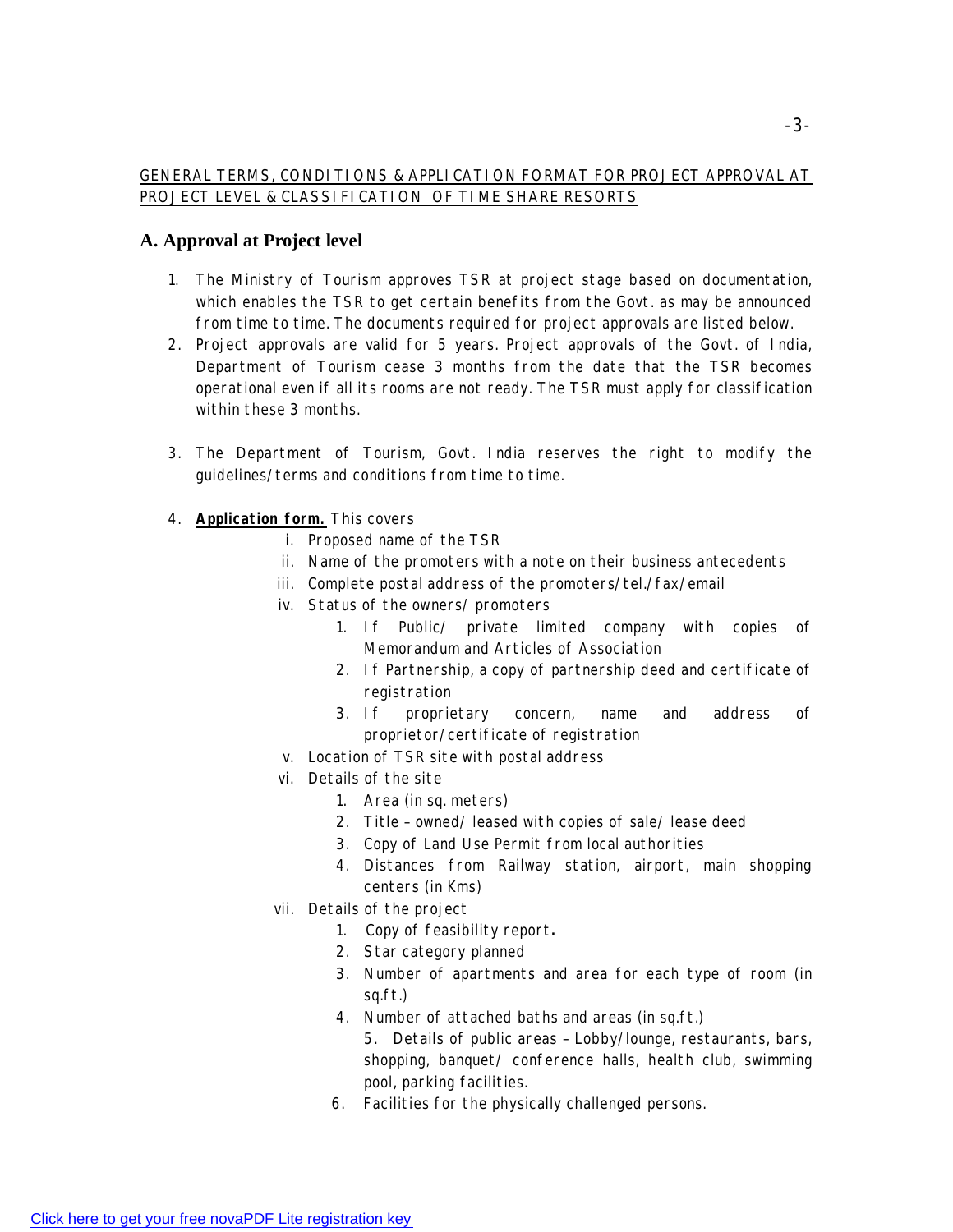- 7. Eco-friendly practices and any other additional facilities (please indicate area in sq.ft for each facility mentioned above at 5,6 &7)
- 8. Date by which project is expected to be completed and operational.
- viii. Blue prints/ sketch plans signed by owners and architect showing
	- 1. Site plan
	- 2. Front and side elevations
	- 3. Floor plans for all floors
	- 4. Detail of guest room and bath room with dimensions in sq.ft.
	- 5. Details of Fire Fighting Measures/ Hydrants etc.
	- 6. Details of measures for energy conservation and water harvesting.
- ix. Air-conditioning details for guest rooms, public areas
- x. Local approvals by
	- 1. Municipal authorities
	- 2. Concerned Police Authorities
	- 2. Any other local authority as maybe required.
	- 3. Approval /NOC from Airport Authority of India for projects located near Airports

The above mentioned approvals/NOCs are the responsibility of the promoters/concerned company as the case may be. The Ministry's approval is no substitute for any statutory approval and the approval given is liable to be withdrawn in case of any violations without notice.

- xi. Proposed capital structure
	- 1. Total project cost
		- a. Equity component with details of paid up capital
		- b. Debt with current and proposed sources of funding
- xii. Letter of acceptance of regulatory conditions.
- xiii. Application Fee
- 5. In the event of any changes in the project plans, the approval must be sought afresh.
- 6. Authorised officers of the Ministry of Tourism should be allowed free access to inspect the premises from time to time without prior notice
- 7. The TSR must immediately inform the Department of the date from which the TSR becomes operational and apply for classification within 3 months of this date.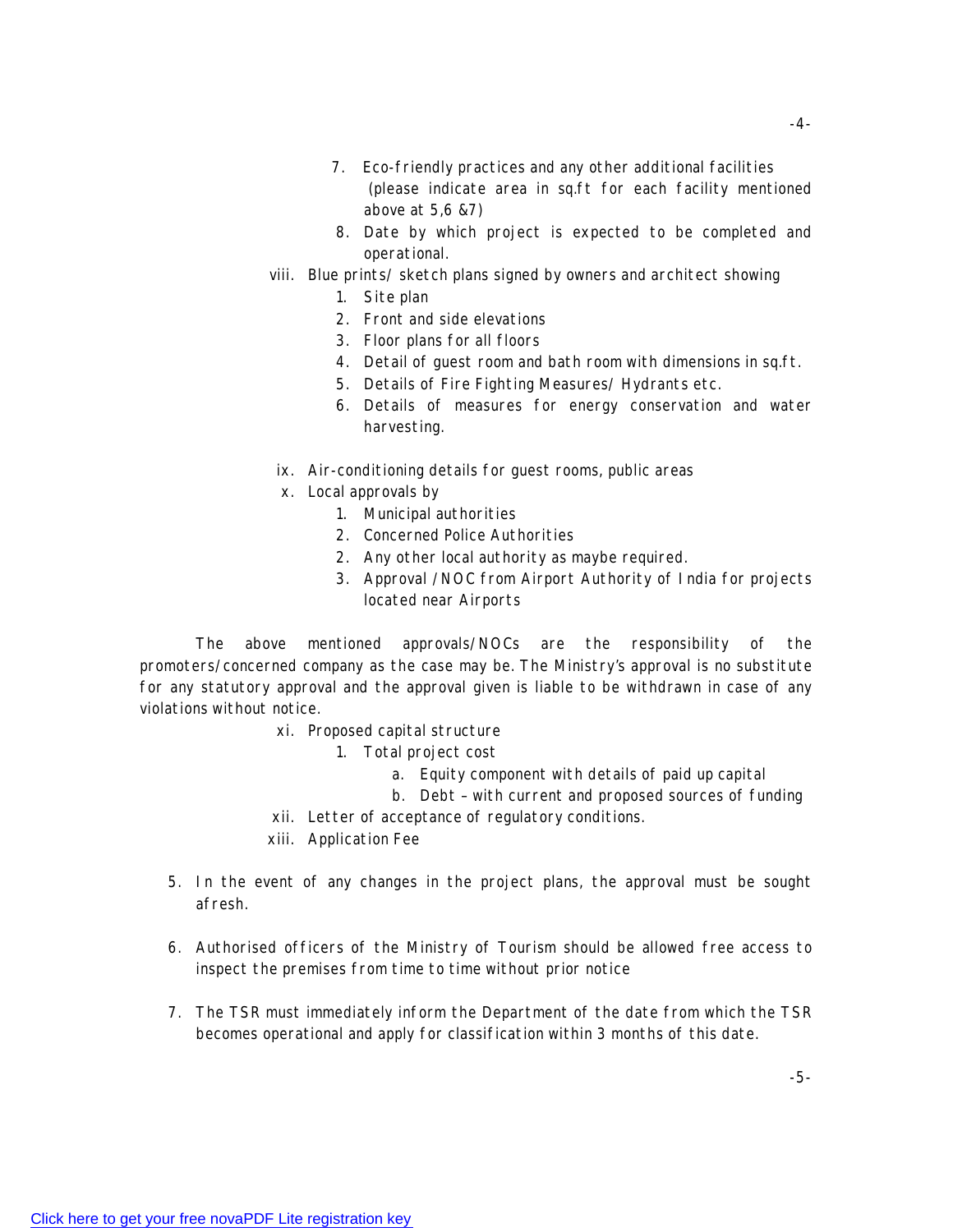8. The fees payable for the project approval and subsequent extension, if required are as follows. The demand draft maybe payable to" Pay & Accounts Officer, Department of Tourism, New Delhi ".

| ۹<br>÷ |
|--------|
|--------|

| Star category | Amount in Rs. |
|---------------|---------------|
| 5-Star        | 15,000        |
| 4-Star        | 12,000        |
| 3-Star        | 8,000         |

- 9. The promoters must forward regular progress reports for each quarter failing which the project approval would be considered withdrawn.
- 10. All documents must be valid at the time of application and a Gazetted officer or Notary must duly certify copies furnished to the Department. Documents in local languages should be accompanied by a translation in English/official language and be duly certified.
- 11. For any change in the category the promoters must apply afresh with a fresh application form and requisite fees for the category applied for.
- 12. Any changes in the project plans or management should be informed to the, Department of Tourism/Regional Directors Office (For 3, 4 & 5 Star /Heritage categories) within 30 days otherwise the approval will stand withdrawn/terminated.
- 13. Applicants are requested to go through the checklist of facilities and services contained in this document before applying.
- 14. Incomplete applications will not be accepted.
- 15. The Govt. India, Ministry of Tourism reserves the right to modify the guidelines/terms and conditions from time to time

# **B. TSR Classification/Reclassification**

- 1. Classification for newly operational TSR must be sought within 3 months of completion of approved TSR projects. Operating TSR's may opt for classification at any stage. However, TSRs seeking re-classification should apply for reclassification one year prior to the expiry of the current period of classification.
- 2. If the TSR fails to reapply three months before the expiry of the classification order, the application will be treated as a fresh classification case.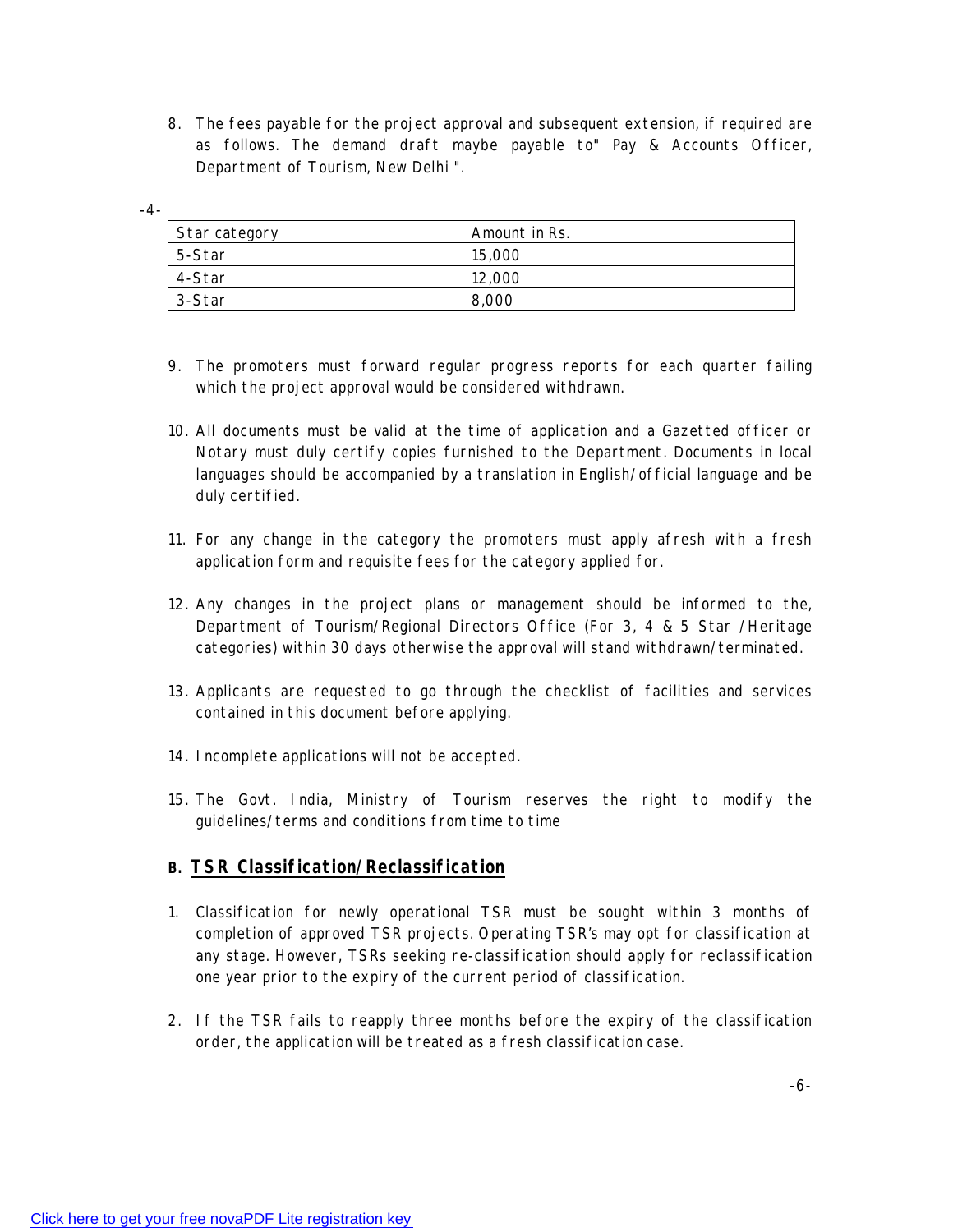- 3. Once a TSR applies for classification/ re-classification, it should be ready at all times for inspection by the HRACC. No requests for deferment of inspection will be entertained.
- 4. Classification will be valid for 5 (Five) years from the date of issue of orders or in case of reclassification from the date of expiry of the last classification provided that the application has been received within the stipulated time mentioned above, along with all valid documents. Incomplete applications will not be accepted.
- 5. TSRs applying for classification must provide the following documentation.
	- a. Application Form detailing
		- i. Name of the TSR
		- ii. Name and address of the promoters/owners with a note on their business antecedents
		- iii. Complete postal address of the hotel with tel. no/fax/email
		- iv. Status of the owners/ promoters
			- 1. If Public/ private limited company with copies of Memorandum and Articles of Association
			- 2. If Partnership, a copy of partnership deed and certificate of registration
			- 3. If proprietary concern, name and address of proprietor/certificate of registration.
		- v. Date on which the hotel became operational.
		- vi. Details of TSR site with postal address and distance from Airport/Railway Station/City Centre/Downtown shopping area (in kms)
		- vii. Details of the TSR
			- 1. Area (in sq. metres) with title owned/ leased with copies of sale/ lease deed
			- 2. Copy of Land Use Permit from local authorities
			- 3. Star category being applied for
			- 4. Number of rooms and area for each type of room in sq.ft. (single/double/suites)
			- 5. Number of attached baths
			- 6. Details of public areas Lobby/lounge, restaurants, bars, shopping area, banquet/ conference halls, health club, swimming pool, parking facilities, facilities for the physically challenged persons, Eco-friendly practices and any other additional facilities. The area for each facility should be indicated in sq.ft
			- 7. Detail of guestroom and bathroom with dimensions in sq.ft.
			- 8. Details of Fire Fighting Measures/ Hydrants etc.
			- 9. Details of measures for energy conservation and water harvesting and other Eco- friendly measures and initiatives.
			- 10. Air-conditioning details for guest rooms, public areas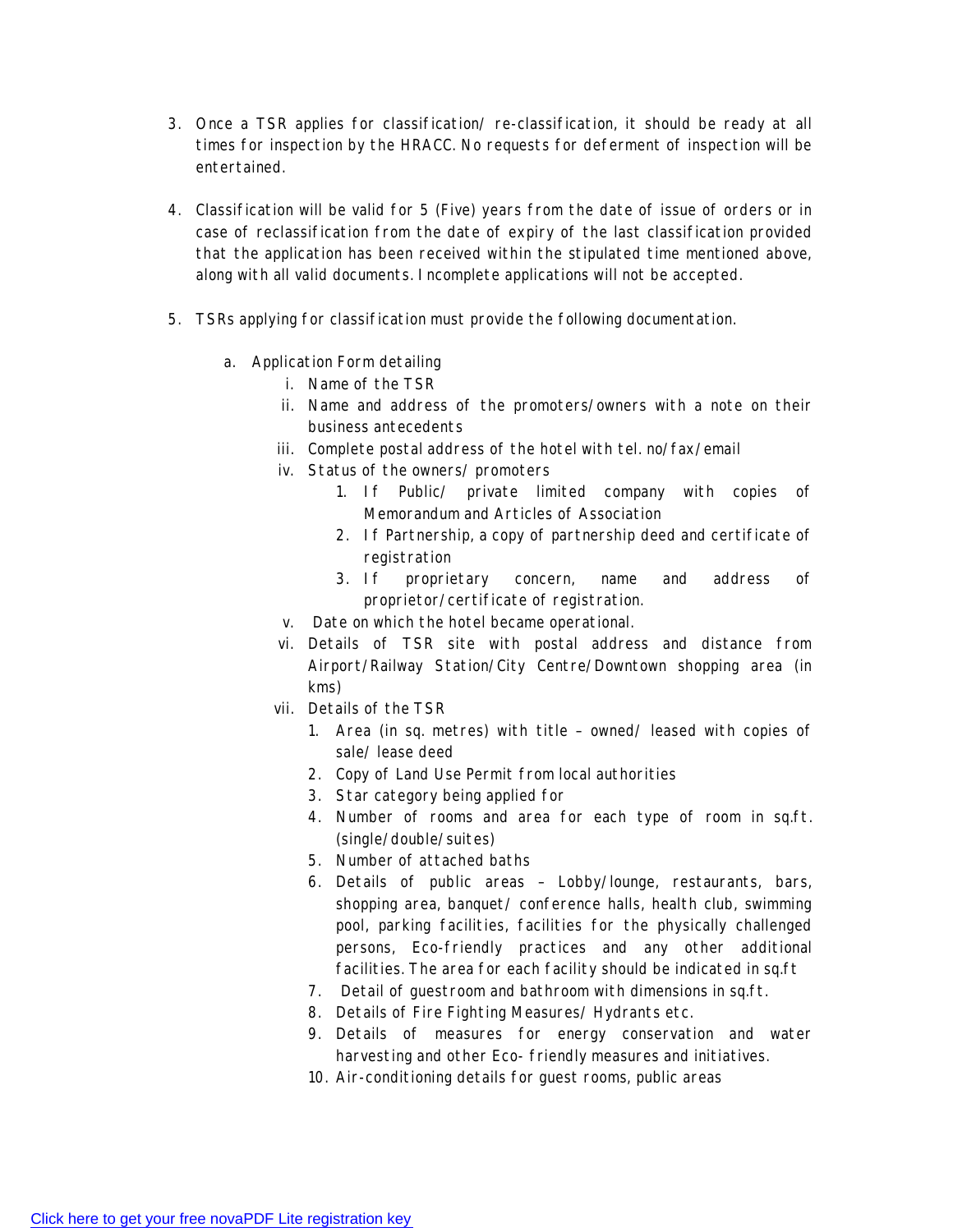# **Certificates/No Objection Certificates (attested copies)**

a) Certificate/ licence from Municipality/ Corporation to show that your establishment is registered as a TSR.

b) Certificate/ licence from concerned Police Department authorizing the running of a TSR

c) Clearance Certificate from Municipal Health Officer/ Sanitary Inspector giving clearance to your establishment from sanitary/hygienic point of view

d) No Objection Certificate with respect to fire fighting arrangements from the Fire Service Department (Local Fire Brigade Authorities)

- e) Public liability insurance
- f) Bar Licence (necessary for  $3^*$ ,  $4^*$  &  $5^*$ )
- g) Money Changers Licence (necessary for 3\*,4\*& 5\* )
- h) Sanctioned building plans/occupancy certificate

i) If classified earlier, a copy of the earlier "Certificate of Classification issued by MOT

j) For Heritage property, certificate from the local authority stating age of the property and showing new and old built up areas separately.

- k) Any other local authority as maybe required.
- l) Approval /NOC from AAI for projects located near Airports
- m) Application fees

The above-mentioned approvals/No Objection Certificates are the responsibility of the Owners/promoters/concerned Company as the case may be. The Department's approval is no substitute for any statutory approval and the approval given is liable to be withdrawn without notice in case of any violations or misrepresentation of facts.

- 6. All applications for classification or re-classification must be complete in all respects – application form, application fee, prescribed clearances, NOCs, certificates etc. - incomplete application is liable to be rejected.
- 7. TSRs will qualify for classification as Heritage hotels provided a minimum 50% of the floor area was built before 1935 and no substantial change has been made in the facade. TSRs which have been classified/, re-classified under Heritage categories prior to issue of these Guidelines will continue under Heritage categories even if they were built between 1935-1950. \*\*
- 8. The application fees payable for classification/reclassification are as follows. The demand draft maybe payable to" Pay & Accounts Officer, Department of Tourism, New Delhi ".

| Star Category | Classification/Reclassification fees in Rs. |
|---------------|---------------------------------------------|
| 3-Star        | 10,000                                      |
| 4-Star        | 15,000                                      |
| 5-Star        | 20,000                                      |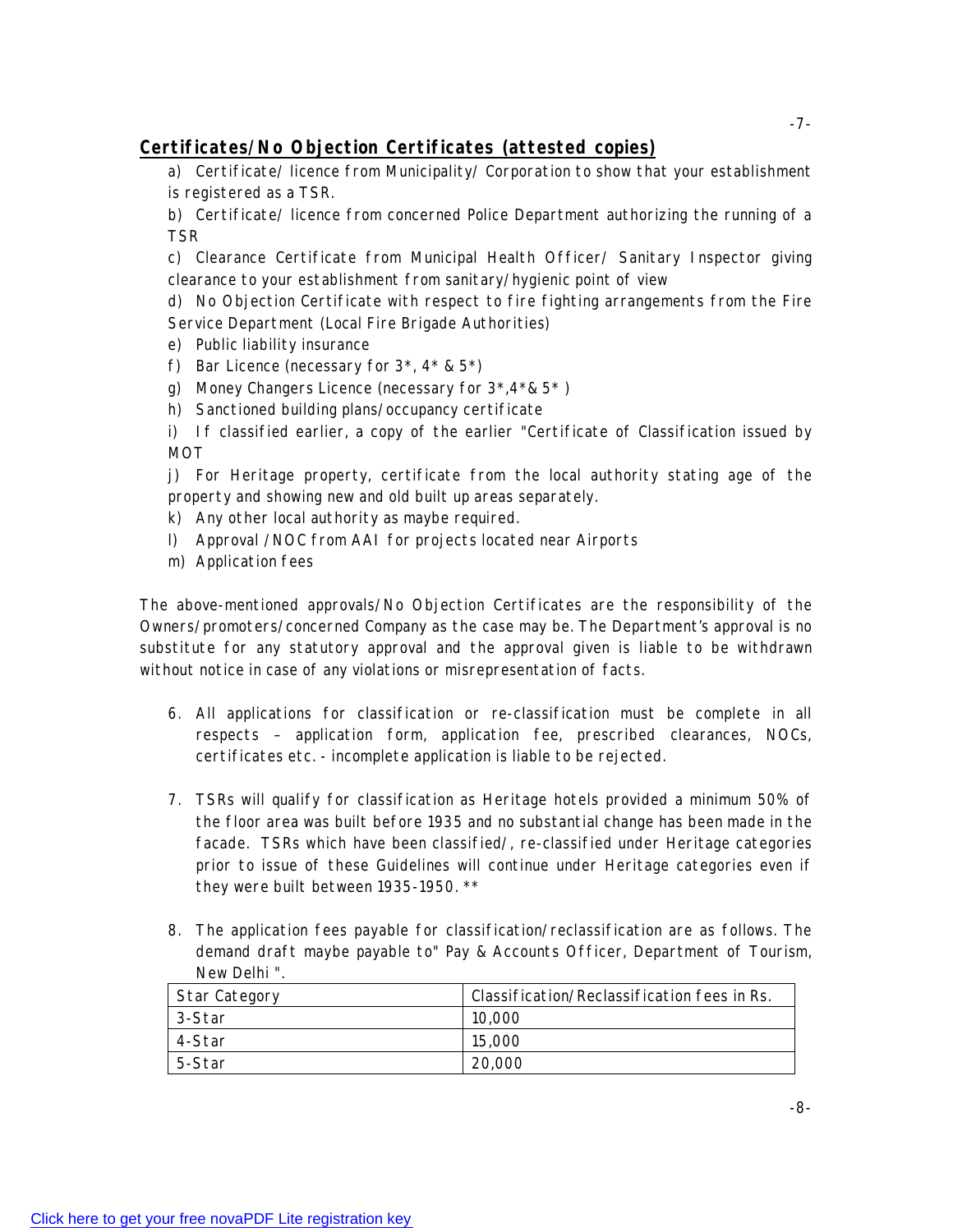- 9. The classification committee will consist as follows
	- (a) Chaired by Chairman (HRACC) or his representative. Representatives from AIRDA/FHRAI/HAI/IATO/TAAI/IHM/RD/local Indiatourism office /Member Secretary will constitute the other members of the Committee.
	- (b) The Chairman and any 3 members will constitute a quorum.
	- (c) The minutes will be approved by the Chairman (HRACC).
	- (d) In case of any dissatisfaction with the decision of HRACC, the TSR may appeal to Secretary (T), Government of India for review and reconsideration within 30 days of receiving the communication regarding classification/reclassification. No requests will be entertained beyond this period.
- 10. TSRs will be classified following two stage procedure.

The presence of facilities and services will be evaluated against the enclosed checklist.

- (a) TSRs will be required to adopt environment friendly practices and facilities for physically challenged persons.
- (b) The quality of facilities and services will be evaluated against the mark sheet.
- 11. The TSR is expected to maintain required standards at all times. The Classification Committee may inspect a TSR at any time without previous notice. The Committee may request that its members be recommended overnight to inspect the level of services.
- 12. Any deficiencies/rectification pointed out by the HRACC must be complied with within the stipulated time, which has been allotted in consultation with the TSR representatives during inspection. Failure to do so will result in rejection of the application.
- 13. The Committee may assign a star category lower but not higher than that applied for.
- 14. The TSR must be able to convince the Committee that they are taking sufficient steps to conserve energy and harvest water, garbage segregation, and disposal/recycling as per Pollution Control Board (PCB) norms and following other Eco-friendly measures.
- 15. For any change in the star category, the promoters must apply afresh with a fresh application form and requisite fees for the category applied for.
- 16. Any changes in the plans or management of the TSR should be informed to the HRACC, Govt. of India, Ministry of Tourism within 30 days otherwise the classification will stand withdrawn/terminated.
- 17. Applicants are requested to go through the checklist of facilities and services contained in this document before applying,.
- 18. Incomplete applications will not be considered. All cases of classification would be finalised within three months of the application being made.
- 19. The Govt. of India, Ministry of Tourism reserves the right to modify the guidelines/terms and conditions from time to time.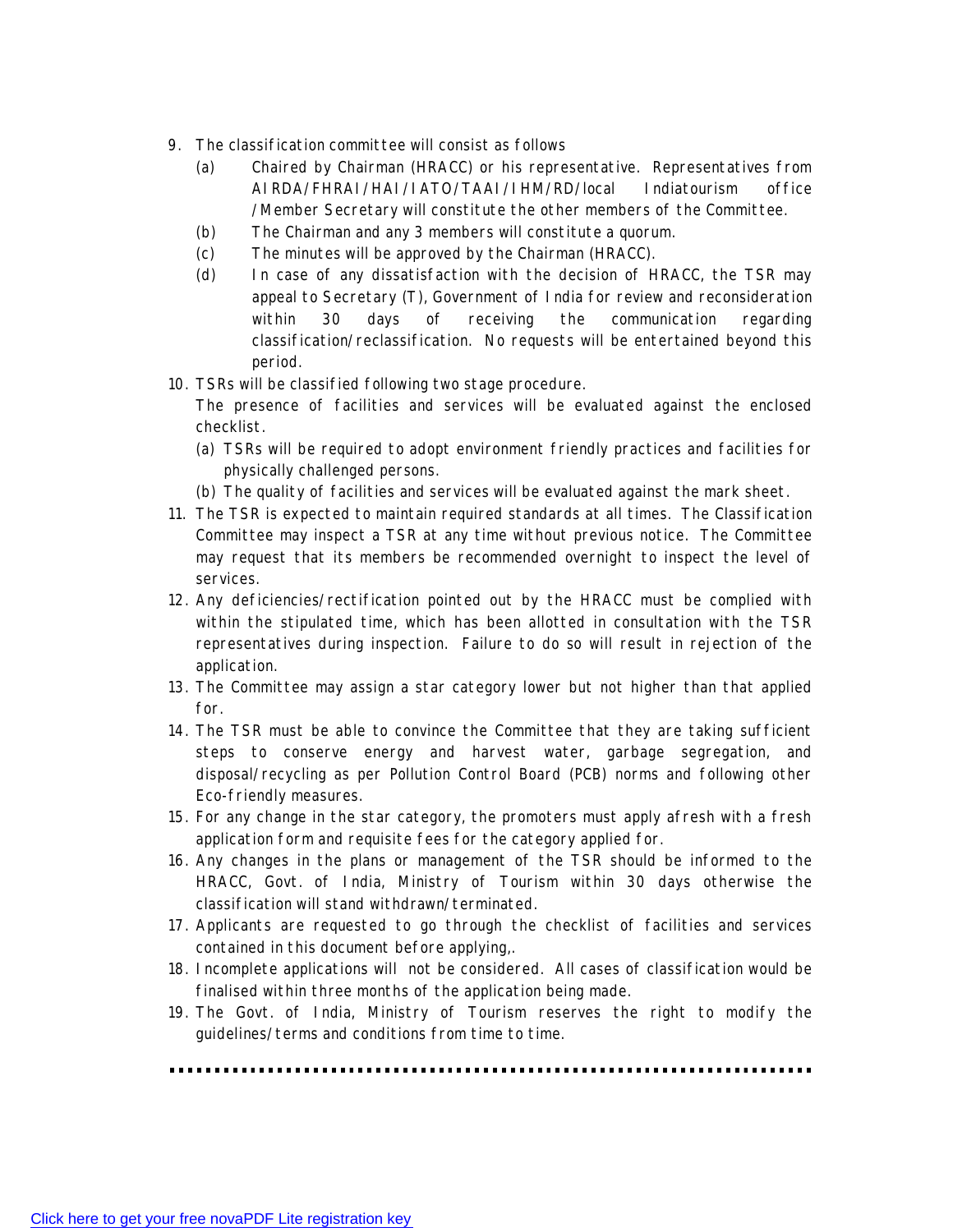# **Guidelines for approval of Timeshare Resorts**

| <b>General</b>                                                                                                                  | $3*$        | $4*/5*/H$      | <b>Comments</b>                                                                                                                                                                                                                                                                                                                                                                                     |
|---------------------------------------------------------------------------------------------------------------------------------|-------------|----------------|-----------------------------------------------------------------------------------------------------------------------------------------------------------------------------------------------------------------------------------------------------------------------------------------------------------------------------------------------------------------------------------------------------|
| 24 hour lifts for buildings higher than ground N<br>plus two floors.                                                            |             | N              | <b>Mandatory for new TSRs. Local laws</b><br>may require a relaxation of this<br>condition.                                                                                                                                                                                                                                                                                                         |
| <b>Parking</b>                                                                                                                  | N           | N              | Adequate parking space should be<br>provided.                                                                                                                                                                                                                                                                                                                                                       |
| <b>Guest rooms</b><br>Minimum No. of apartments available for<br>Year round. (10) All rooms with outside<br>window/ventilation. | $\mathbf N$ | N              | No. of apartment weeks available<br>should not be less than eligible<br>members to holiday.                                                                                                                                                                                                                                                                                                         |
| <b>Minimum floor area Studio including</b><br>verandah, sleeping, living, bathing, cooking<br>& dining-sq.ft.                   | 250         | $251 -$<br>350 |                                                                                                                                                                                                                                                                                                                                                                                                     |
| Minimum floor area 1 bedroom including<br>sleeping, living, bathing, cooking & dining-<br>sq. ft.                               | 450-<br>650 | 550-<br>650    | Living, Dining, bedroom and kitchen<br>areas are separate with doors.                                                                                                                                                                                                                                                                                                                               |
| Minimum floor area 2 bedrooms including<br>sleeping, living, bathing, cooking & dining-<br>sq. ft.                              | 650-<br>850 | 750-<br>850    | Living, Dining, bedroom and kitchen<br>areas are separate with doors.                                                                                                                                                                                                                                                                                                                               |
| Minimum floor area 3 bedrooms including<br>sleeping, living, bathing, cooking & dining-<br>sq. ft.                              | 1000        | 1250           | Living, Dining, bedroom and kitchen<br>areas are separate with doors.                                                                                                                                                                                                                                                                                                                               |
| Dining area                                                                                                                     | N           | N              | Separate dining table and chairs to<br>accommodate maximum bedding.                                                                                                                                                                                                                                                                                                                                 |
| Air-conditioning.                                                                                                               | N           | N              | <b>Applicable for Resorts/Hotels at</b><br>Locations less than 2000 ft. above<br>sea level. Air-condoning/heating<br>depends on climatic conditions<br>& architecture. Room temp. should<br>be between 20 & 28 Degrees C.<br>For 4*, 5* between 20 and 24<br>degrees C For 3 star minimum.<br>50 % of the Apartments should be<br>air-conditioned as applicable.<br>Should be available on request. |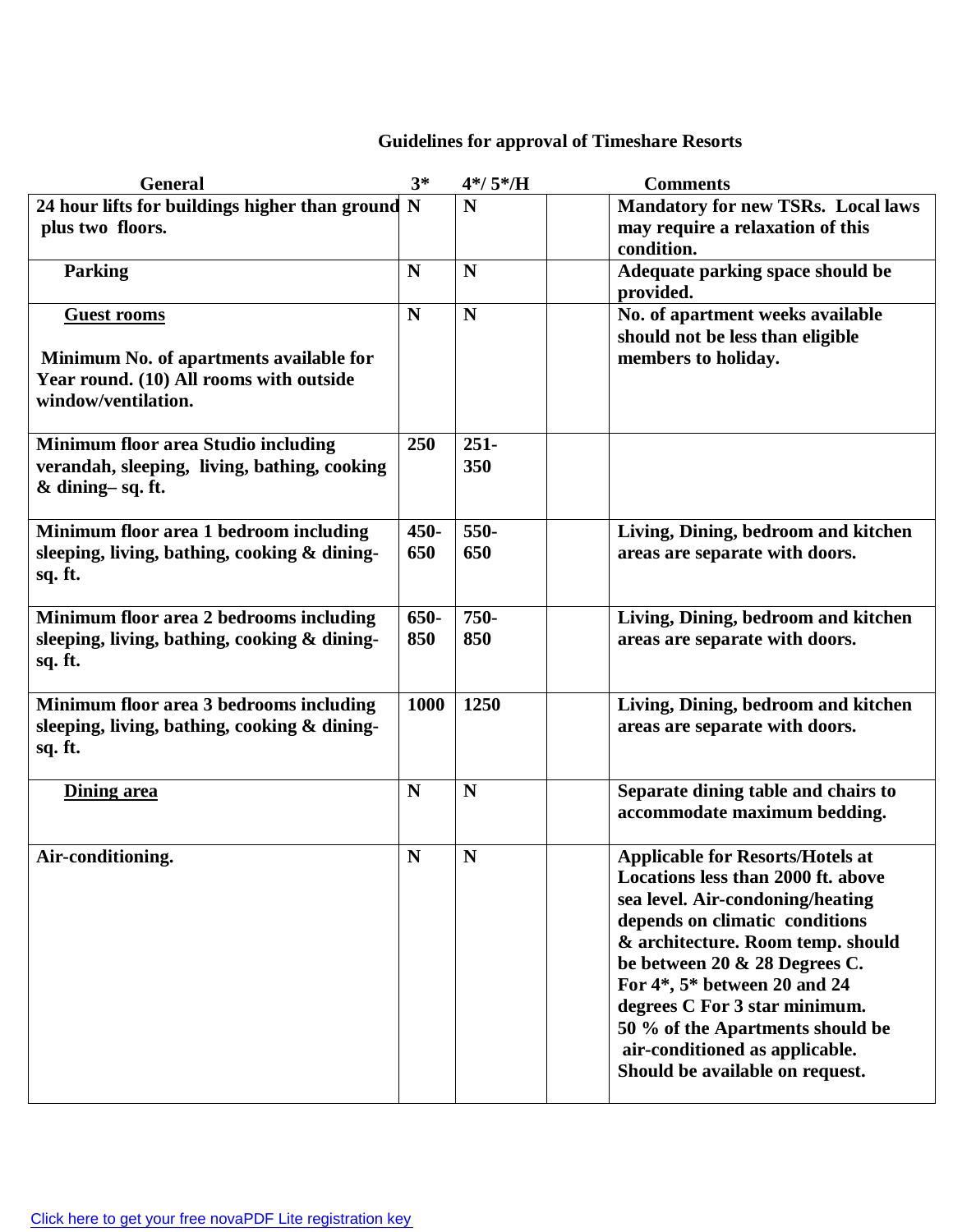| Iron with iron board.                                                     |                | -              | Should be available on request.                                                         |
|---------------------------------------------------------------------------|----------------|----------------|-----------------------------------------------------------------------------------------|
| 15 amp earthed power socket.                                              | $\mathbf N$    | N              |                                                                                         |
| Television.                                                               | $\mathbf N$    | $\mathbf N$    |                                                                                         |
| <b>Internet Connection.</b>                                               | D              | N              | For 3 star and 4 star internet facility<br>be made available in the Business<br>Centre. |
| Telephone in the room.                                                    | $\mathbf N$    | N              |                                                                                         |
| Ward robe with minimum 12 clothes hangers $\vert N \vert$<br>per bedding. |                | $\mathbf N$    |                                                                                         |
| Shelves or drawer space.                                                  | $\mathbf N$    | N              |                                                                                         |
| <b>Bathrooms</b>                                                          | _**            | $***$          |                                                                                         |
| Number of dedicated (private) bathrooms -<br>Studio.                      |                |                |                                                                                         |
| Number of dedicated (private) bathrooms -<br>1 Bedroom.                   | $\mathbf{1}$   | $\mathbf{1}$   |                                                                                         |
| Number of dedicated (private) bathrooms -<br>2 Bedroom.                   | $\overline{2}$ | $\overline{2}$ |                                                                                         |
| Number of dedicated (private) bathrooms -<br>3 Bedroom.                   | $\overline{2}$ | 3              |                                                                                         |
| Minimum Size of Bathroom in square feet.                                  | 36             | 40             |                                                                                         |
| Western WC toilet to have a seat and lid,<br>toilet paper.                | ${\bf N}$      | $\mathbf N$    |                                                                                         |
| Floors and walls to have non-porous surfaces. N                           |                | $\mathbf N$    |                                                                                         |
| Furniture.                                                                | ${\bf N}$      | ${\bf N}$      | Twin sofa cum-bed, chairs and other<br>furniture as necessary.                          |
| Water saving taps/shower.                                                 | $\mathbf N$    | ${\bf N}$      |                                                                                         |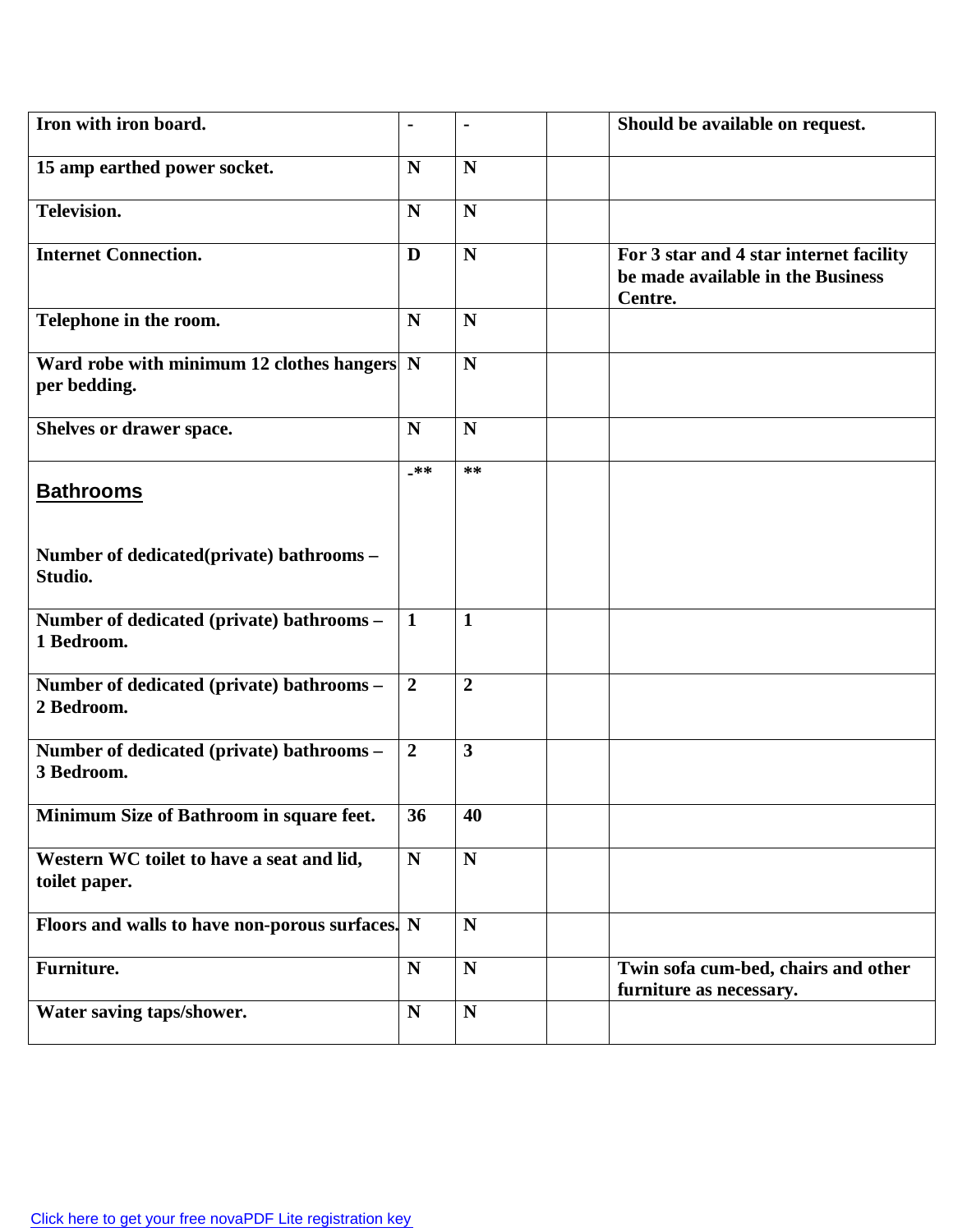| <b>Kitchens/Kitchenettes</b>                                    |             |             |                                                                                                                                                                                        |
|-----------------------------------------------------------------|-------------|-------------|----------------------------------------------------------------------------------------------------------------------------------------------------------------------------------------|
| <b>Kitchenettes for Studios.</b>                                | $\mathbf N$ | N           | Defined area – two burner stove top,<br>no open flame, microwave oven or<br>OTG, fridge, utensils, crockery and<br>cutlery, tea/coffee maker, sink,<br>exhaust fan or central exhaust. |
| Kitchens for 1 bedroom and larger.                              | $\mathbf N$ | N           | Dedicated kitchen - 2 burner stove,<br>microwave oven, tea/coffee maker,<br>fridge, sink, exhaust fan, utensils,<br>cutlery, crockery.                                                 |
| Washing machines/dryers.                                        | D           | D           | Arrangements be made available for<br>laundry/ dry cleaning services.                                                                                                                  |
| <b>Public Areas</b>                                             |             |             |                                                                                                                                                                                        |
| A lounge or seating in the lobby area.                          | $\mathbf N$ | N           |                                                                                                                                                                                        |
| Reception.                                                      | $\mathbf N$ | N           | Manned minimum 16 hrs., Call service<br>24 hrs.                                                                                                                                        |
| Heating and cooling to be provided in<br>enclosed public rooms. | D           | N           | Temperatures to be between 20–28<br>degrees celcius                                                                                                                                    |
| <b>Restaurant/dining room</b>                                   | $\mathbf N$ | N           | Multi cuisine for all 3 meals.                                                                                                                                                         |
| Garbage room (wet and dry).                                     | $\mathbf N$ | N           |                                                                                                                                                                                        |
| Room for left luggage facilities.                               | $\mathbf N$ | N           |                                                                                                                                                                                        |
| <b>Health Fitness facilities.</b>                               |             | N           | Necessary for 4 star and above,<br>desirable for 3-star                                                                                                                                |
| <b>Guest Services</b>                                           |             |             |                                                                                                                                                                                        |
| <b>Utility Shop.</b>                                            | $\mathbf N$ | $\mathbf N$ |                                                                                                                                                                                        |
| Acceptance of common credit cards.                              | $\mathbf N$ | $\mathbf N$ |                                                                                                                                                                                        |
| A public telephone on premises, unit<br>charges made known.     | $\mathbf N$ | N           |                                                                                                                                                                                        |
| Messages for guests to be recorded and<br>delivered.            | ${\bf N}$   | N           |                                                                                                                                                                                        |